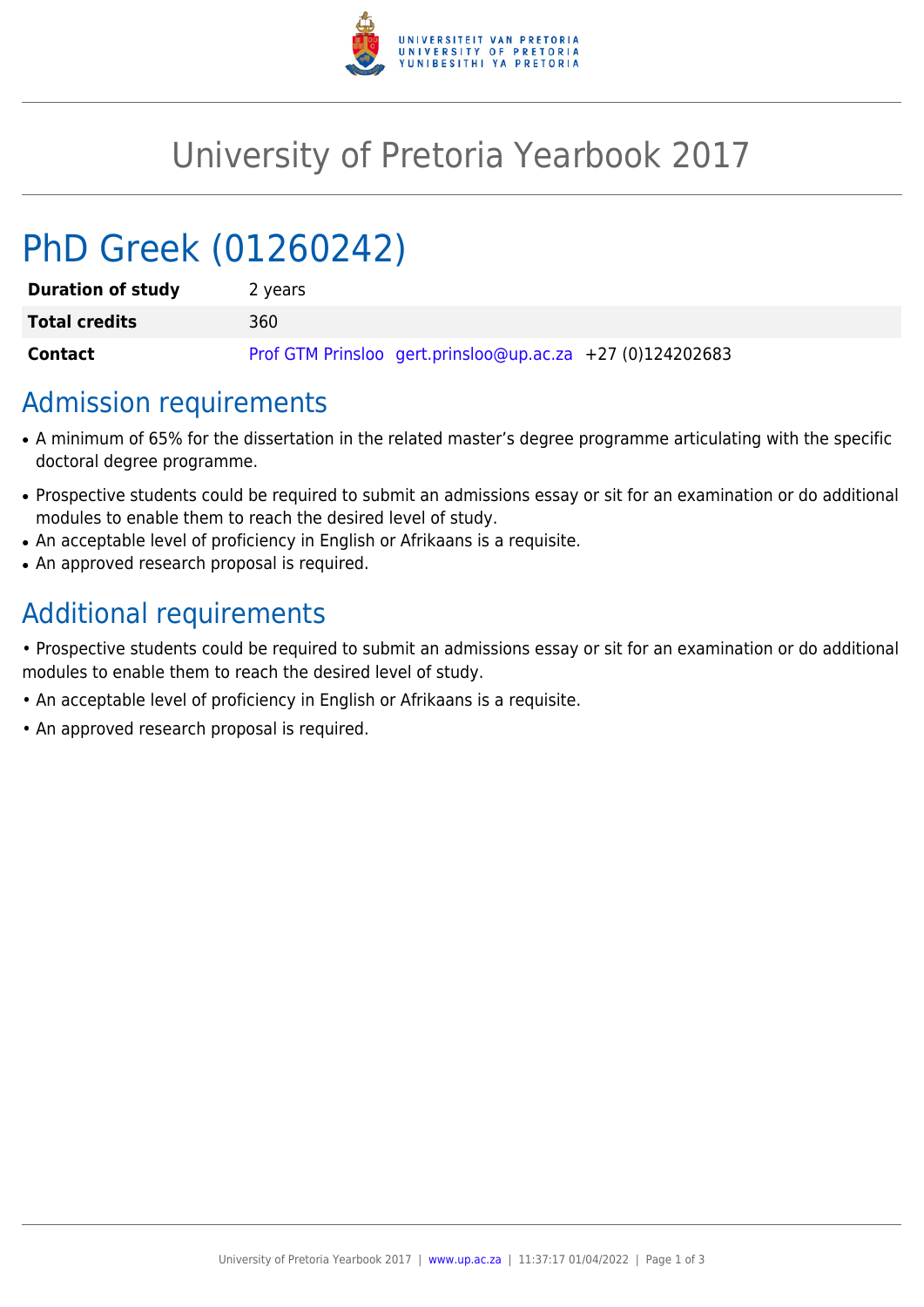

## Curriculum: Year 1

**Minimum credits: 360**

#### **Core modules**

#### **Thesis: Greek 991 (GRK 991)**

| <b>Module credits</b>         | 360.00                                     |
|-------------------------------|--------------------------------------------|
| <b>Prerequisites</b>          | No prerequisites.                          |
| Language of tuition           | Afrikaans and English is used in one class |
| <b>Academic organisation</b>  | Ancient Languages and Cultures             |
| <b>Period of presentation</b> | Year                                       |